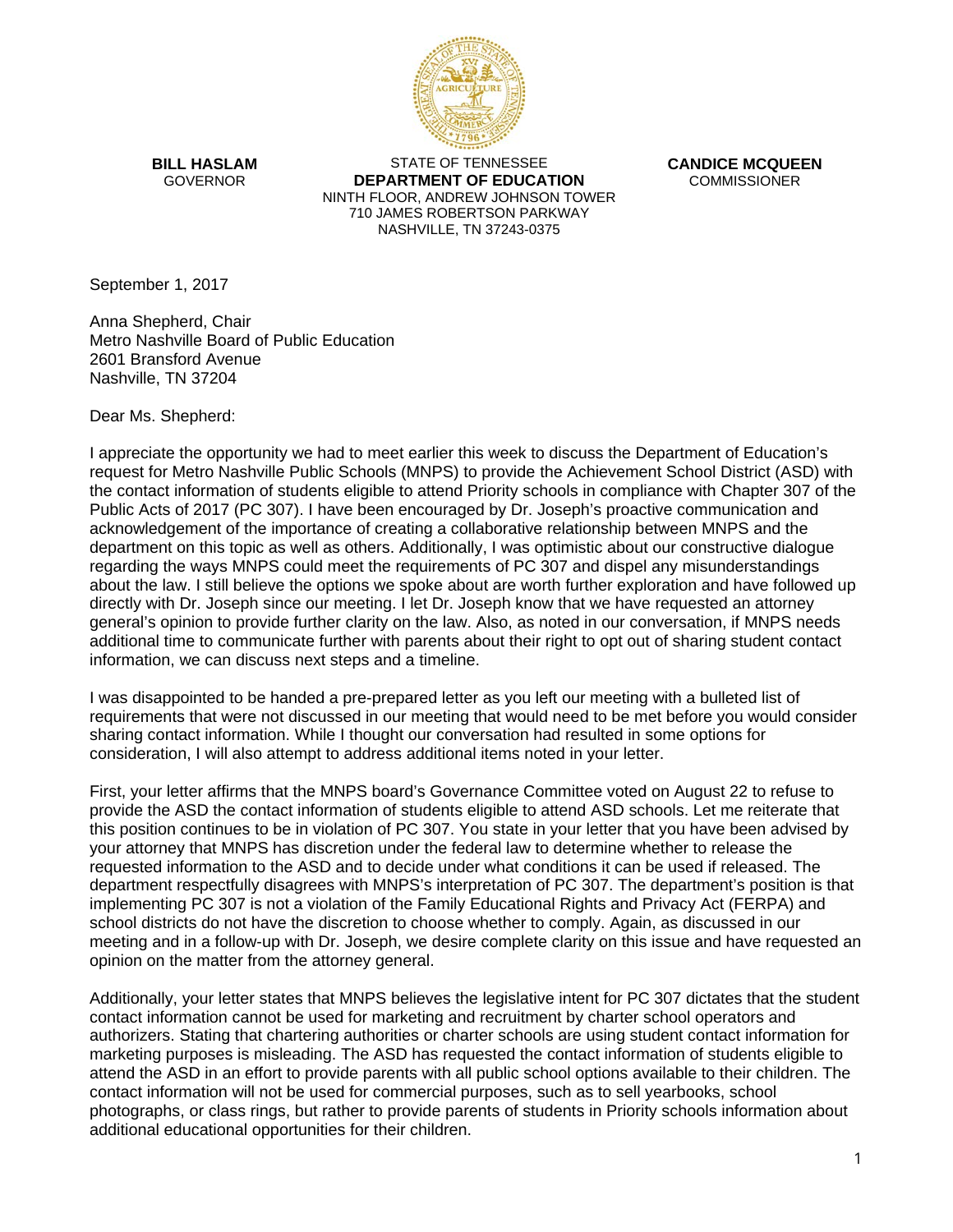Furthermore, the process by which courts interpret legislation is well settled in Tennessee. When the statutory language is clear and unambiguous, courts apply the plain meaning of the statute and do not look to the history of the legislation or other sources to discern its meaning. It is the department's position that the language in Section 20 of PC 307 is clear and unambiguous, and it contains no prohibition against chartering authorities or charter schools using the student contact information for marketing and recruitment, as suggested in your letter.

As you are aware, enrollment in a public charter school is based on parental choice. In order to make an informed choice, parents need to know the options available to them, which is why PC 307 states that the purpose of providing the student contact information is "to effectuate § 49-13-113," the provision of law regarding the enrollment of students into public charter schools.

The department agrees that all educational agencies have a legal and moral obligation to protect the confidentiality of student information and honor a parent's wishes when they do not want their child's contact information shared. The last sentence in Section 20 of PC 307 requires each chartering authority and charter school receiving student contact information to adopt and implement a policy allowing parents to decline to receive further information. Additionally, we have reviewed the MNPS student handbook on your website and have noted that it contains the proper notice to parents regarding their right to protect their child's contact information, known as "directory information," required by FERPA and PC 307:

*If you do not want MNPS to disclose any or all of the types of information designated below as directory information from your child's education records without your prior written consent, you must notify the MNPS Family Information Center either in writing or by completing a consent revocation form, available at the MNPS Family Information Center, by September 1, 2017. MNPS has designated the following information as directory information:*

*»Student's name* 

- *» Address*
- *» Telephone listing*
- *» Photograph*
- *» Date and place of birth*
- *» Major field of study*
- *» Dates of attendance*
- *» Participation in officially recognized activities and sports*
- *» Weight and height of members of athletic teams*
- *» Degrees, honors and awards received*
- *» The most recent educational agency or institution attended*

As I stated earlier, I have agreed to allow MNPS a reasonable amount of additional time to communicate further with parents about their right to ask that their child's contact information not be shared as noted in the handbook information above.

In your letter, you go on to note that you would be willing to propose a coordinated effort to inform ASD families of choice options if I would agree to several terms. I continue to be open to discussion on how we can collectively comply with the law. While the additional requests made in your letter do not relate to implementing PC 307, I am happy to address each of them below.

• **Request for the state to implement a moratorium on ASD expansion.**—Since 2011, state law has required all schools identified on the Priority list to receive an intervention. Currently, the following intervention models are available, subject to approval by the commissioner: a.) turnaround through a district-led intervention or other school improvement process; b.) school turnaround under the governance of an LEA innovation zone; or c.) placement in the ASD. Additionally, the federal Every Student Succeeds Act (ESSA) requires states to intervene with Priority schools that have not improved. Under Tennessee's ESSA plan, the district will have first opportunity to improve schools new to the Priority list, meaning placement in the ASD will not occur unless a school fails to improve. Placing a moratorium on the ASD is not an option; however, if MNPS is successful in improving their